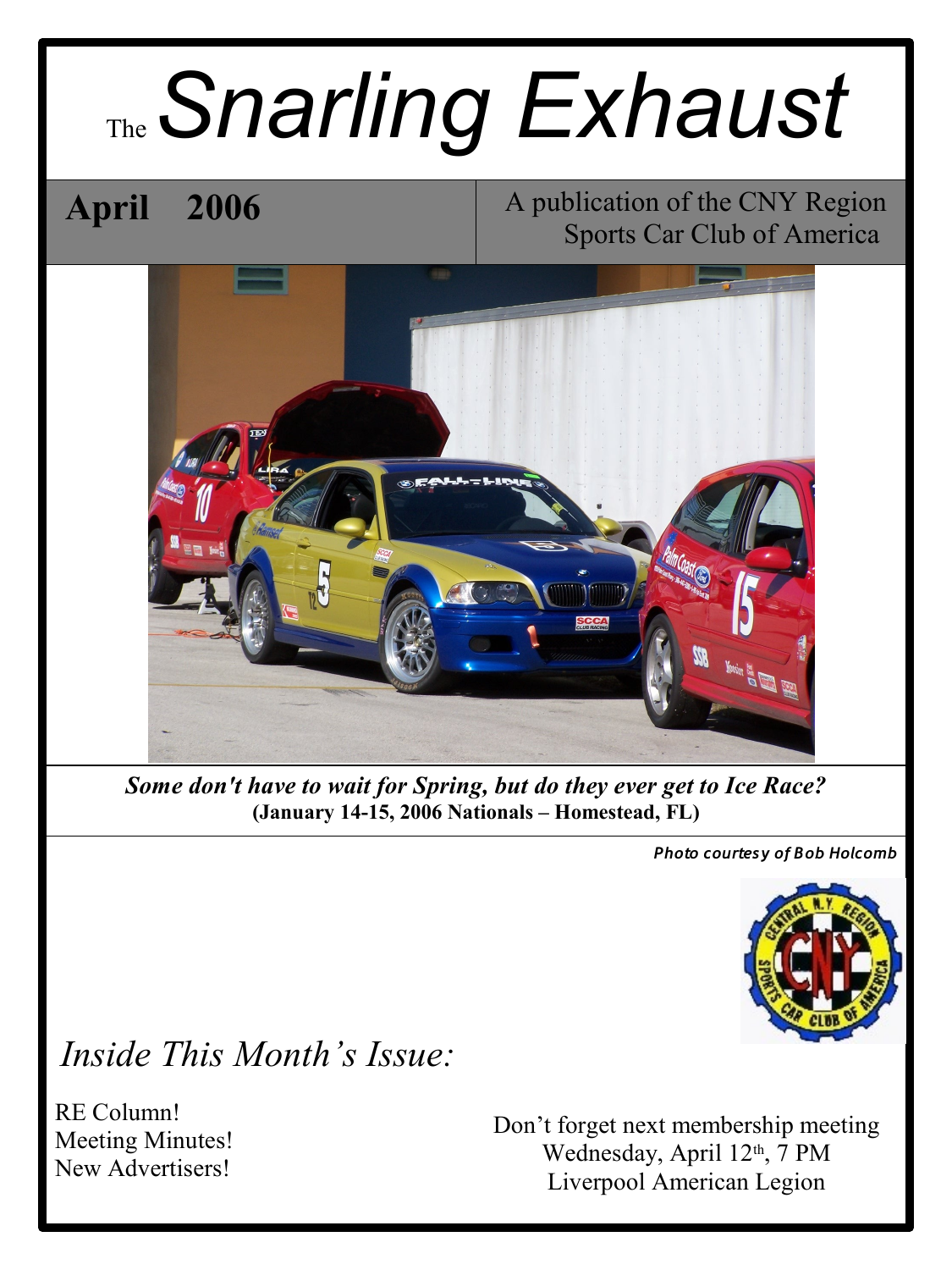#### **CENTRAL NEW YORK REGION SCCA REGIONAL OFFICERS/CONTACTS**

#### **Regional Executive**

MIKE DONOFRIO 4913 Look Kinney Circle Liverpool, NY 13088 315-451-7169 [miked@cny-scca.com](mailto:miked@cny-scca.com)

#### **Assistant Regional Executive**

ANTHONY DONOFRIO 4923 Look Kinney Circle Liverpool, NY 13088 315-451-4798

#### **Secretary**

JOSEPH ZINGARO 7396 Liffey Lane Liverpool, NY 13088 315-451-5933

#### **Activities**

BRUCE PARKER 5891 Bennets Corners Road Camillus, NY 13031 315-672-5198

#### **Solo Program Chairman**

MARK BIZZOZERO 9014 Jackson Street Weedsport, NY 13166 315-247-8588 [boz998@twcny.rr.com](mailto:boz998@twcny.rr.com)

#### **Solo Board**

JASON FARR 4335 Belmont Drive Liverpool, NY 13090 315-439-6377

#### **Competition and Licensing**

JOSEPH ZINGARO 7396 Liffey Lane Liverpool, NY 13088 315-451-5933

#### **Treasurer**

JAY CARTINI 5351 Carrick Cir. Brewerton, NY 13029 315-676-4776

#### **Newsletter Editor**

JOSEPH KRAMER 5021 Chesapeake Drive North Syracuse, NY 13212 315-451-2903 [jkramer@cny-scca.com](mailto:jkramer@cny-scca.com)

#### **Membership**

TAMMY FRANKLIN 817 E. Molloy Road Mattydale, NY 13211 315-455-3215 [aparitions@aol.com](mailto:aparitions@aol.com)

#### **Points Keeper**

LORI NEWCOMB 100 Blanchard Avenue Syracuse, NY 13209 315-635-4894

#### **Solo Board**

TINA REEVES 17 Chi Mar Drive Rochester, NY 14624 585-429-7613 info@nedivsolo2

#### **Solo Board**

ANTHONY DONOFRIO 4923 Look Kinney Circle Liverpool, NY 13088 315-451-4798

**Area 10 Director** JOHN SHERIDAN

JOHN12009@aol.com

#### **Merchandise**

JOSEPH ZINGARO 7396 Liffey Lane Liverpool, NY 13088 315-451-5933

#### **Parliamentarian**

LEE HIDY 209 Gulf Drive Camillus, NY 13031

#### **Rally Chairman**

FRANK BEYER PO BOX 131 Brewerton, NY 13029 315-676-2021 x222

#### **Flagging/Communications**

MIKE FULLER 100 6<sup>th</sup> Street Liverpool, NY 13088 315-451-0575

#### **Solo Board**

MIKE DONOFRIO 4913 Look Kinney Circle Liverpool, NY 13088 315-451-7169 [miked@cny-scca.com](mailto:miked@cny-scca.com)

#### **Solo Board**

JAY CARTINI 5351 Carrick Cir. Brewerton, NY 13029 315-676-4776

#### **Webmaster**

JOSEPH KRAMER 5021 Chesapeake Drive North Syracuse, NY 13212 [jkramer@cny-scca.com](mailto:jkramer@cny-scca.com)

#### **NATIONAL SCCA 1-800-770-2055 CNY REGION Website: cny-scca.com**

 **"The Snarling Exhaust"** is published 11 times per year as a membership service by the Central New York Region Sports Car Club of America, Inc. The deadline for the material is the **fifteenth** of the month. All editorial stands are those of the author. Comments, articles and photos should be mailed to the editor above. The subscription rate is \$15.00 per year.

#### **Commercial ad rates per year are \$250/full page, \$165/half page, \$110/quarter page and \$75/business card size. Monthly ad rates are annual rate divided by 5.**

CLASSIFIED ADS ARE FREE FOR REGION MEMBERS. Classified ads for others are \$5 per issue, paid in advance.